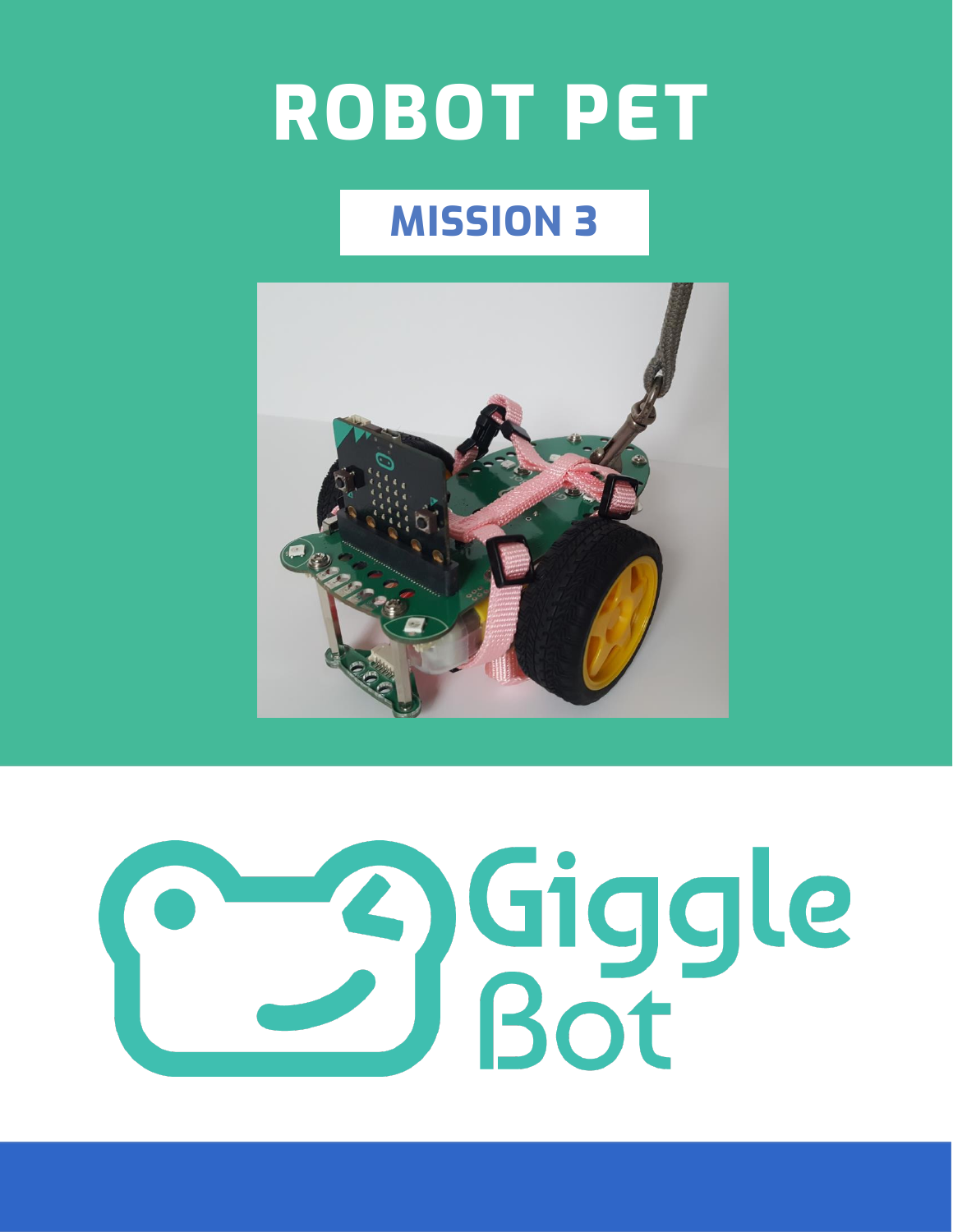# **TABLE OF CONTENTS**

| Your Task: Build a Leash to Control the GiggleBot1 |  |
|----------------------------------------------------|--|
|                                                    |  |
|                                                    |  |
|                                                    |  |
|                                                    |  |
|                                                    |  |
|                                                    |  |
|                                                    |  |
|                                                    |  |
|                                                    |  |
|                                                    |  |
|                                                    |  |
|                                                    |  |
|                                                    |  |
|                                                    |  |
|                                                    |  |
|                                                    |  |

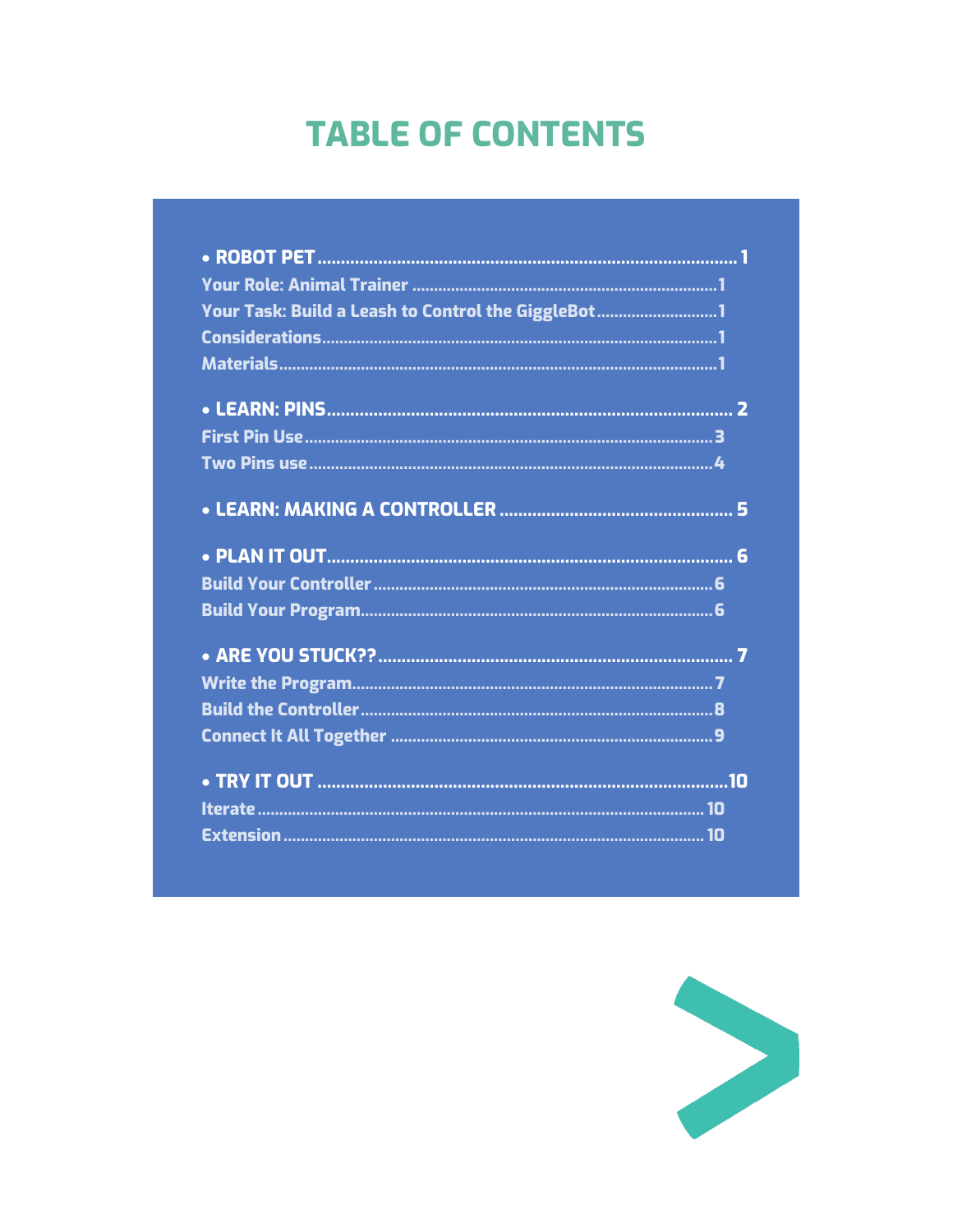# **S** GiggleBot

# <span id="page-2-0"></span>**ROBOT PET**

### <span id="page-2-1"></span>**YOUR ROLE: ANIMAL TRAINER**

 **Animal training** is the act of teaching animals specific responses to specific stimuli. Training may be for purposes such as companionship, detection, protection, and entertainment. The type of training an animal receives will vary depending on the training method used, and the purpose for training the animal. For example, a seeing eye dog will be trained to achieve a different goal than an animal in a home.

# <span id="page-2-2"></span>**YOUR TASK: BUILD A LEASH TO CONTROL THE GIGGLEBOT**

You will transform your GiggleBot into an animal that can be controlled using a leash controller that you will build and program.

### <span id="page-2-3"></span>**CONSIDERATIONS**

- What movements do you want the GiggleBot to do?
- What will the controller be made out of?
- > What will the controller look like?

### <span id="page-2-4"></span>**MATERIALS**

- GiggleBot and good batteries
- micro:bit and provided cable
- Laptop / computer
- > Alligator clips
- Craft supplies to build a controller for the GiggleBot to include conductive materials (ex.cardboard, aluminum foil, salt dough, construction paper)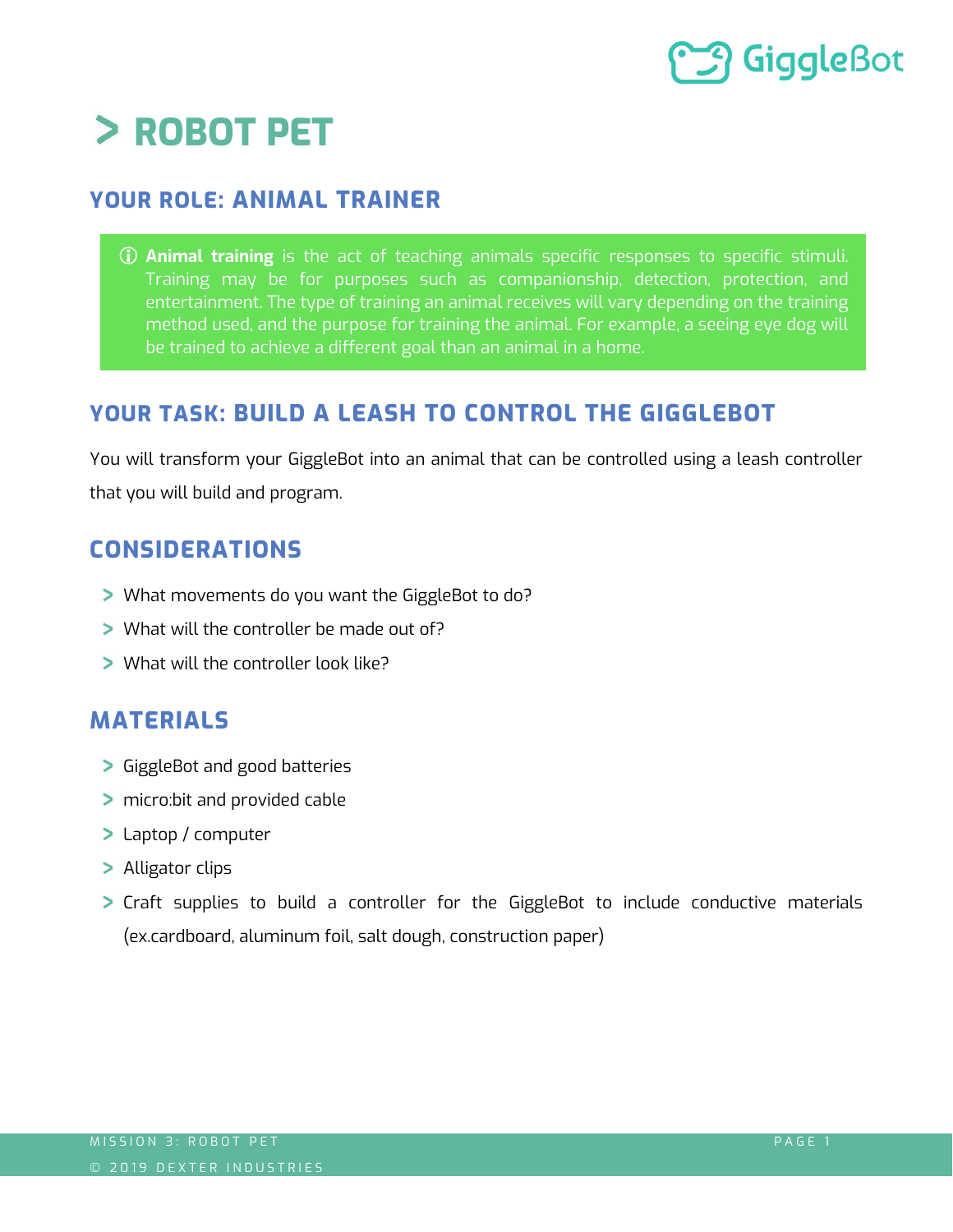# <span id="page-3-0"></span>**LEARN: PINS**

Take the micro:bit out from the GiggleBot and look at the bottom edge. There are external connectors on this edge labeled **0**, **1**, **2**, **3V**, and **GND** called **pins**.





Put your micro:bit back into the

GiggleBot and look at the front of the robot between the two LED eyes.

The same 5 pins on the micro:bit are accessible on the front of the robot. These pins are labelled **0**, **1**, **2**, **3V**, and **GND** on the front of the GiggleBot as well.

Pins **0**, **1**, and **2** can be used for a variety of things and are called *general purpose input and output* (**GPIO**) pins. You can use your alligator clips to connect these to different things.

The **3V** (3 volt) pin can be used to power additions to your micro:bit such as an LED, buzzer, or speaker.

# Caution: The 3V and GND pins should NOT be connected together. Connecting them can cause a "short" and damage your micro:bit board.

The GND (ground) pin is needed when completing a circuit and connects to the electrical ground (not quite the same thing as the actual ground you stand on). We are going to focus on pins 0, 1, 2, and GND today.

 Pay attention when handling the alligator clips! They can bite. Thankfully these alligators will not lead to permanent injuries but they can inflict a bit of pain if you are not careful.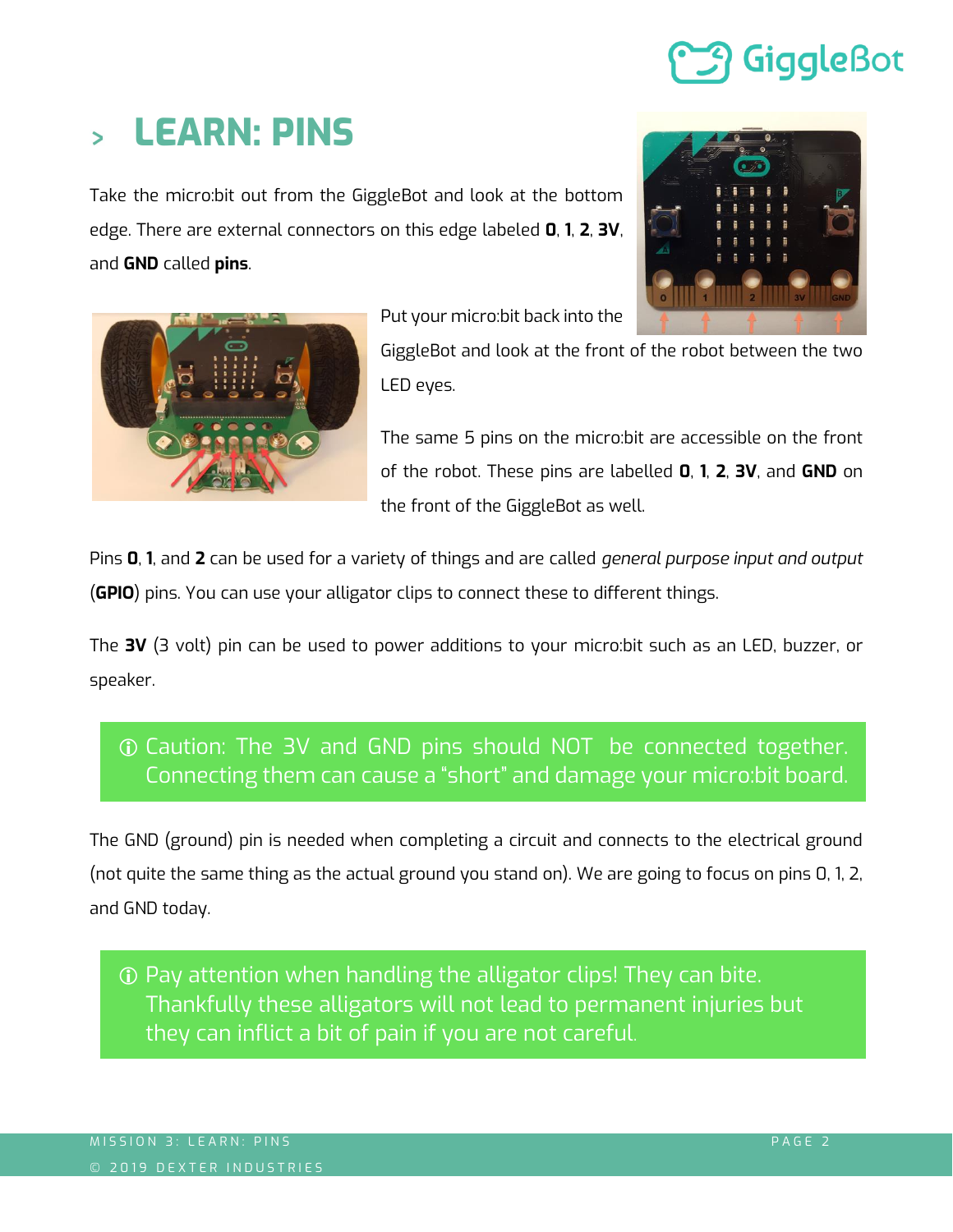### <span id="page-4-0"></span>**FIRST PIN USE**

Let's try it out! Connect one of your alligator clips to the **0** pin and another alligator clip to the **GND** pin.

Instead of using an "**on button A pressed**", "**on start**", or "**forever**" block , we are going to try new input blocks.

- Under **Input**, find the **on pin P0 pressed** block and move it to the workspace. Now we need to decide what we want the GiggleBot to do when **pin 0** is pressed.
	- Do you want it to display a rainbow?
	- Spin around?
	- Show an icon on the micro:bit?

Put blocks inside of the "**on pin P0 pressed**" block to tell the GiggleBot what to do. You can add one block or multiple blocks.

## In this example, the GiggleBot will cycle a rainbow three times on the smile LEDs when **P0** is pressed.

Download and transfer your program to the GiggleBot.

Turn on your GiggleBot. With one hand, touch the metal part of the loose end of the alligator clip connected to **P0**. With your other hand, touch the loose end of the alligator clip connected to the **GND** pin. This will complete the circuit and start your program. You should see the the rainbow display three times if you used the above example.

### **IT DIDN'T WORK?**

Check that your alligator clips are making a good and solid connection. Make sure your skin touches the metal part of the clip.





PØ

pressed

on pin

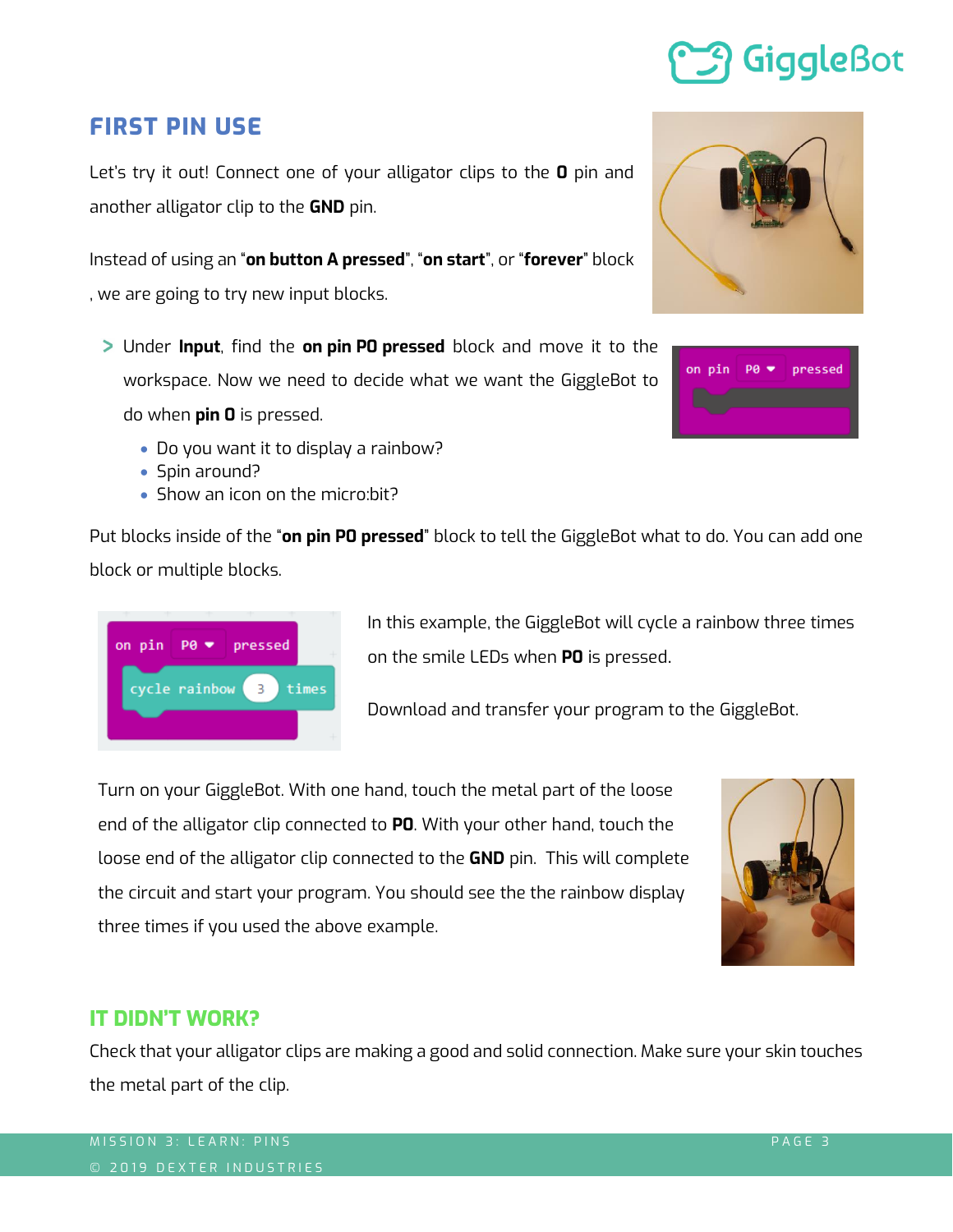# Giggleßot

### <span id="page-5-0"></span>**TWO PINS USE**

Let's add another input to our program!

- Attach a new alligator clip to **P1**. What do you want the GiggleBot to do if **P1** is pressed?
- Go back to your program and add a new block that controls **P1** (use the dropdown in a **on pin P0 pressed** block).



In this example we have added the following behavior: the GiggleBot will move forward for one second when **P1** is pressed.



| on pin | <b>P1</b>     | pressed |                |
|--------|---------------|---------|----------------|
|        | drive forward |         | for 1000<br>ms |
|        |               |         |                |

Download and transfer your program to the GiggleBot. Turn on your GiggleBot and try it out. Remember you need to touch the alligator clip connected to the pin AND the alligator clip connected to **GND**.

### **WHY DOES THIS WORK?**

By touching the two alligator clips you are completing the circuit because YOU conduct electricity. You are a conductor! Think about other materials that conduct electricity: instead of only using yourself as the conductor, you could use a fork, a glass of water, or some aluminum foil (try them!). We can use other materials to create buttons instead of just using the ends of the alligator clips.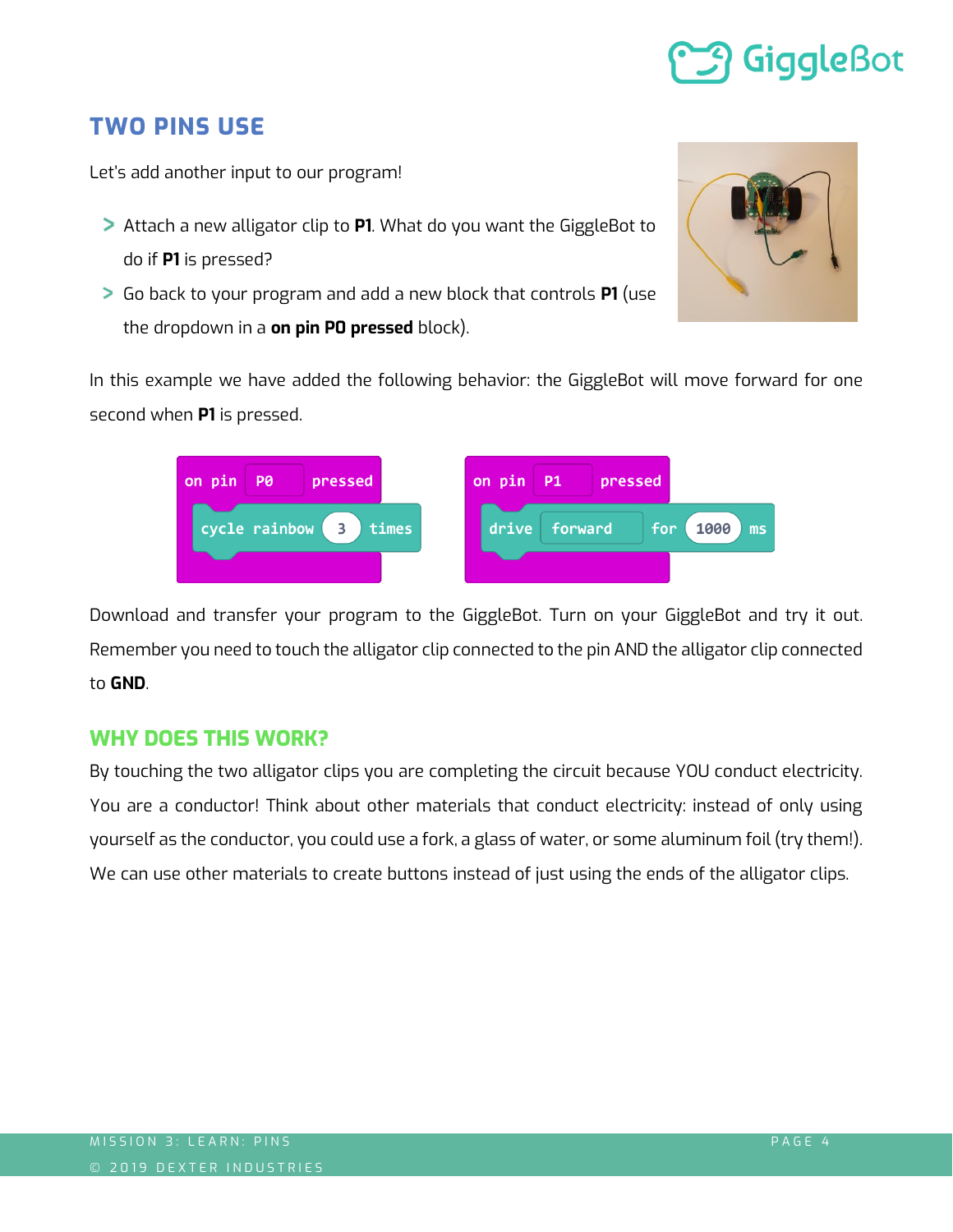# **MangleBot**

### <span id="page-6-0"></span>**LEARN: MAKING A CONTROLLER**  $\blacktriangleright$

What conductive materials do you have? You can use things like:

- > aluminum foil
- > salt dough
- > bananas
- > apples
- > broccoli
- > a metal fork
- $> a key$
- $>$  coins
- > pencil graphite

or anything that conducts electricity to

create buttons for each of the pins. Experiment with what you have.

Keep the alligator clips attached to the GiggleBot. On the other end of each alligator clip attach one of the conductive materials.

Turn on your GiggleBot and try out your new controller. Remember that you need to touch the **GND** pin and one of the other pins to complete the circuit. You can also move the objects so they touch directly, removing you from the circuit. Can you think of ways you could build a foot pedal?

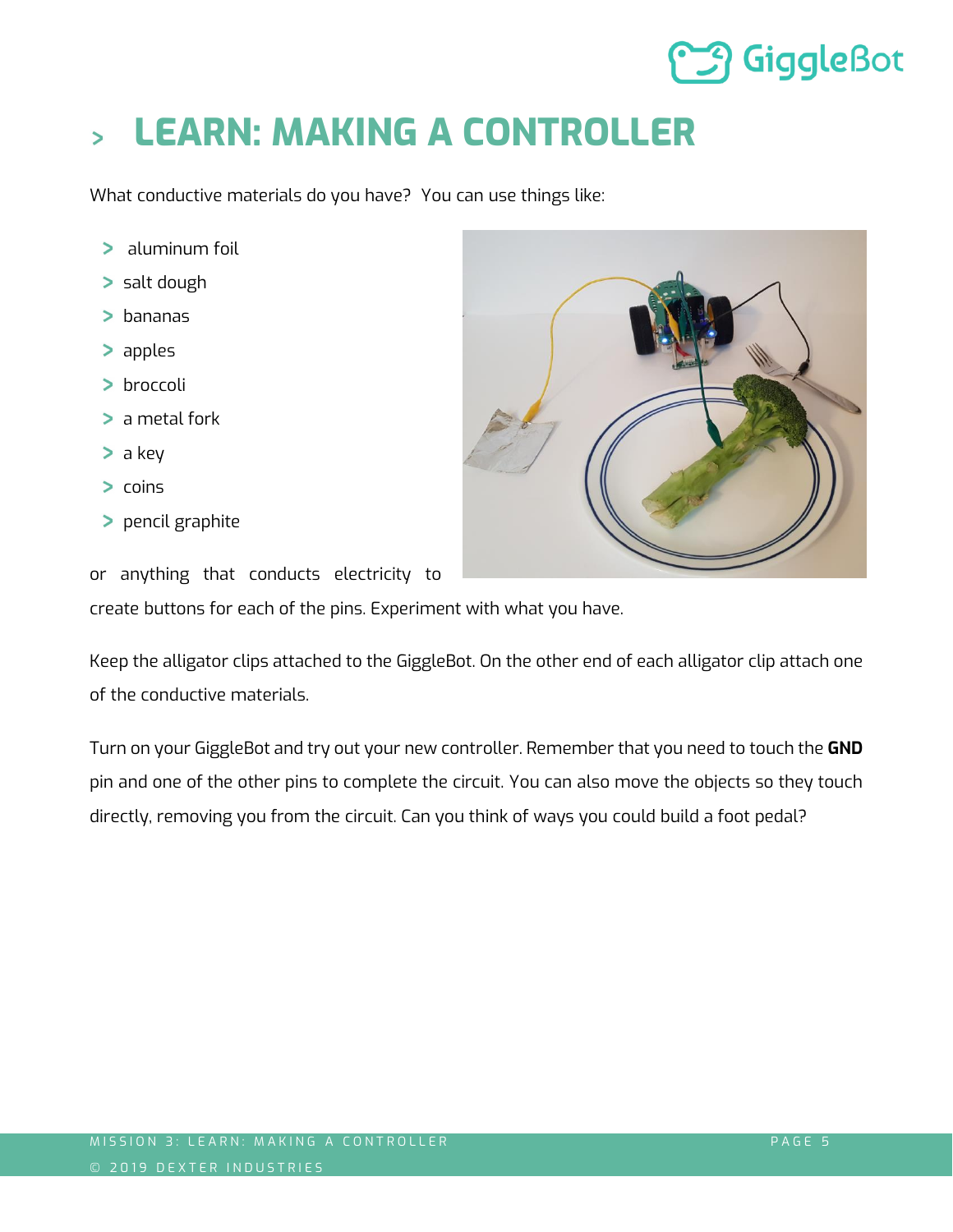# <span id="page-7-0"></span>**PLAN IT OUT**

Decide what actions or movements you want your GiggleBot pet to do. You can use P0, P1, and P2. This means that you can have three different movements or sequences of movements and actions.

Think about what materials you want to use to make a controller so that you can walk around with your pet robot and you are not stuck at the table or on the floor. You can use a piece of cardboard to make a base for your controller and then add on conductive materials.



 **Pro tip:** Create a wristband for the GND pin so that you only need to touch the P0, P1, and P2 pins. The GND pin will already be connected since it is touching your skin! One way to do this is to put a piece of foil or dough underneath a bracelet made from a pipe cleaner.

## <span id="page-7-1"></span>**BUILD YOUR CONTROLLER**

Create your controller. Be sure to have buttons for **P0**, **P1**, **P2**, and **GND**. Check to make sure that the connections are secure so that you can walk around with your new robot pet.

## <span id="page-7-2"></span>**BUILD YOUR PROGRAM**

You can add on to the program you created in the Learn section or create a completely new one. Put blocks inside each of the **on pin \_\_\_ pressed** blocks to program your controller.



Once you are finished with your program, download it and transfer it to your GiggleBot.

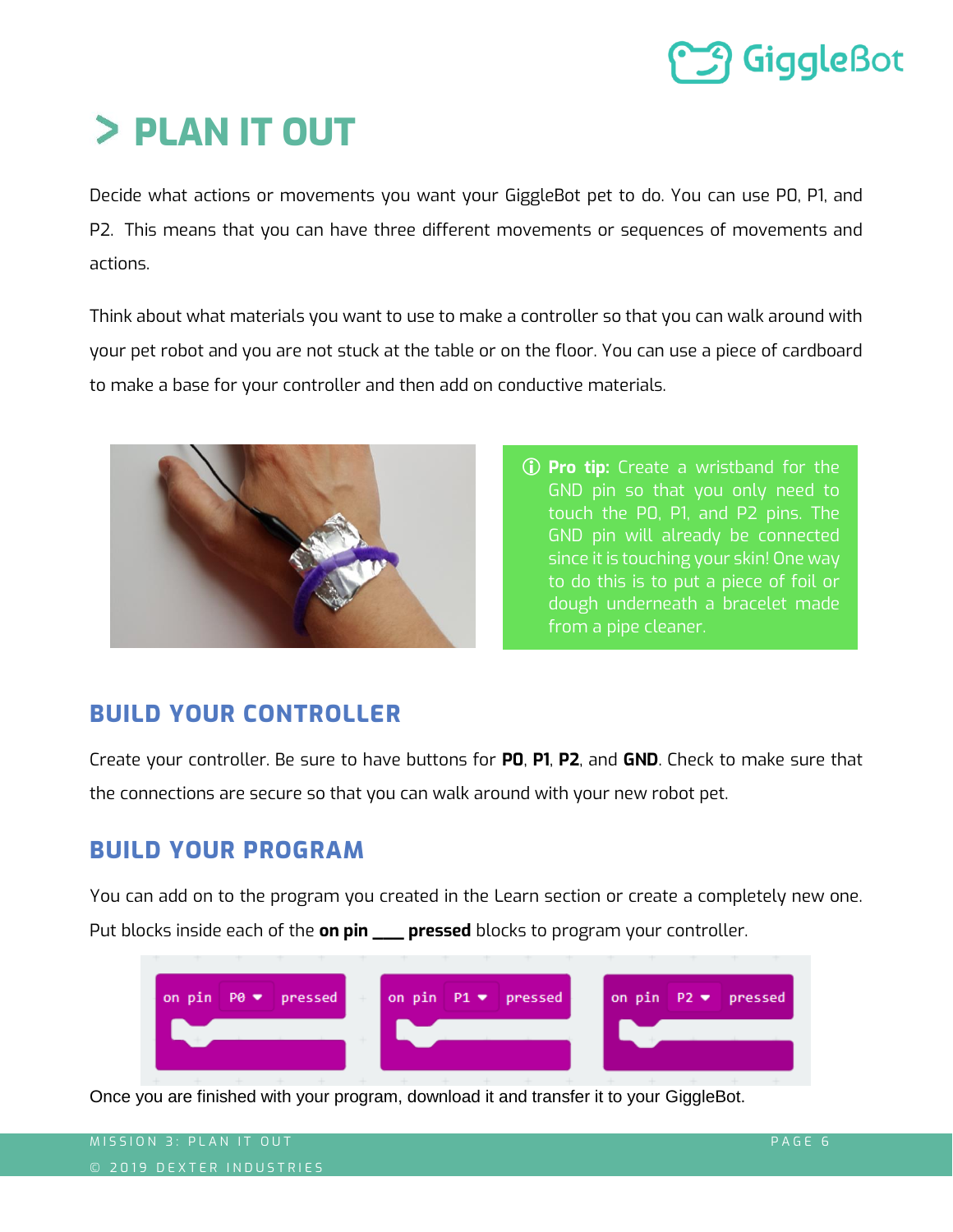# <span id="page-8-0"></span>**ARE YOU STUCK??**

Let's build together!

We are going to create a controller that allows us to control when the GiggleBot moves forward, spins, and stops. This will allow us to take the GiggleBot for a walk around the neighborhood just like a pet dog.

### <span id="page-8-1"></span>**WRITE THE PROGRAM**

First, move three "**on pin \_\_ pressed**" blocks to the workspace. Using the dropdown menu on each block, change the blocks to read **P0**, **P1**, and **P2**.



Next, we will tell the GiggleBot what to do when each pin is pressed. When **P0** is pressed the GiggleBot will drive forward. When **P1** is pressed, it will spin right and when **P2** is pressed it will stop.



You can modify this basic framework to include lights, speed, or other movements.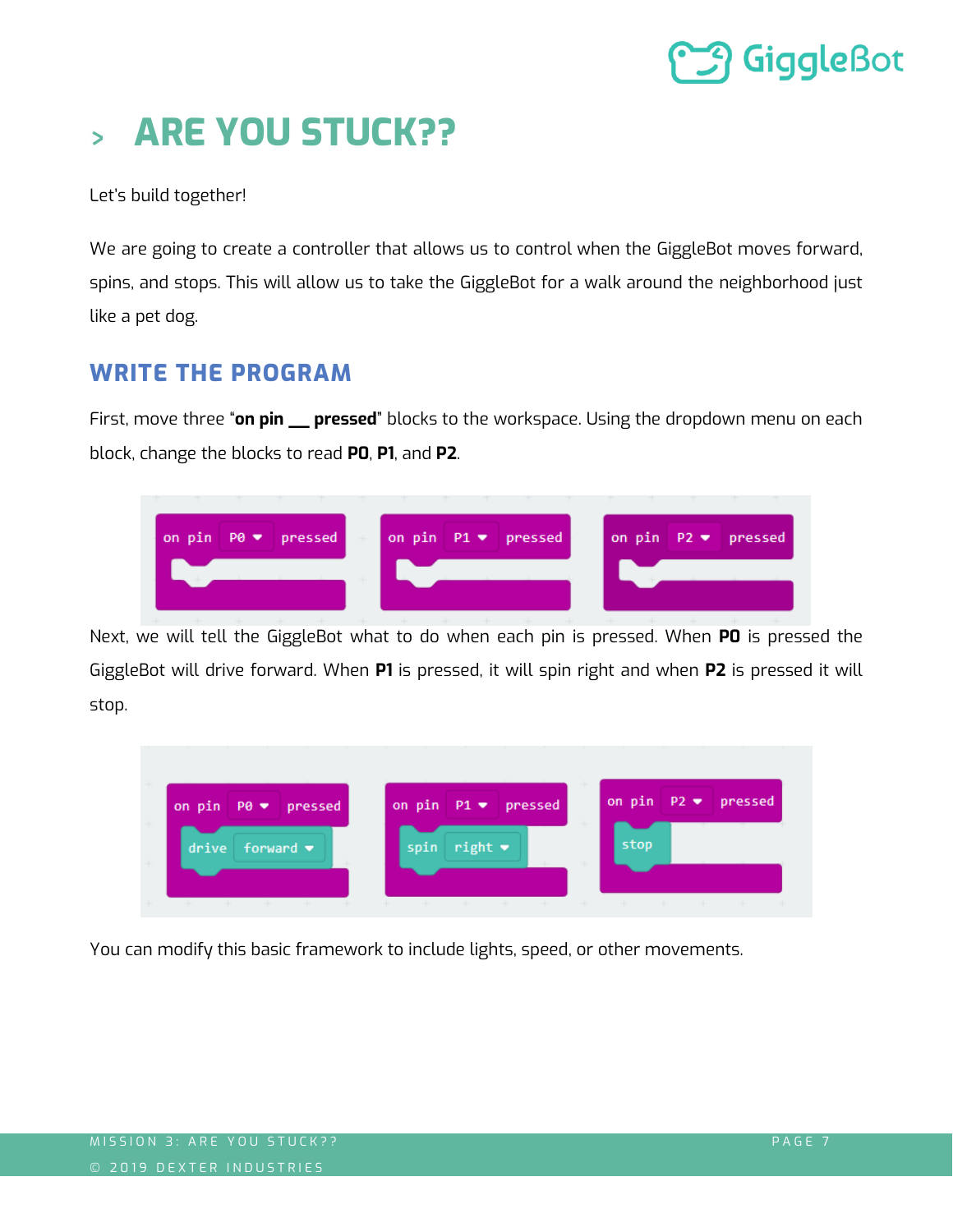### <span id="page-9-0"></span>**BUILD THE CONTROLLER**

Next, we are going to create the controller. You will need the following materials:

- > cardboard
- conductive material (such as aluminum foil or salt dough)
- > scissors
- > tape or glue
- marker or pen
- 4 alligator clips (to connect it to the GiggleBot)

Cut out the cardboard in your desired controller shape. The example below is taped together around the edges.

Create four buttons for your controller using aluminum foil, dough, or another conductive material. Glue the pieces onto the cardboard. Remember: You need to be touching the GND pin at all times. Put it in a place that is convenient for holding the controller. This is where having built a wristband can be of help.



Using a marker or pen label each of the buttons so that you know what it does.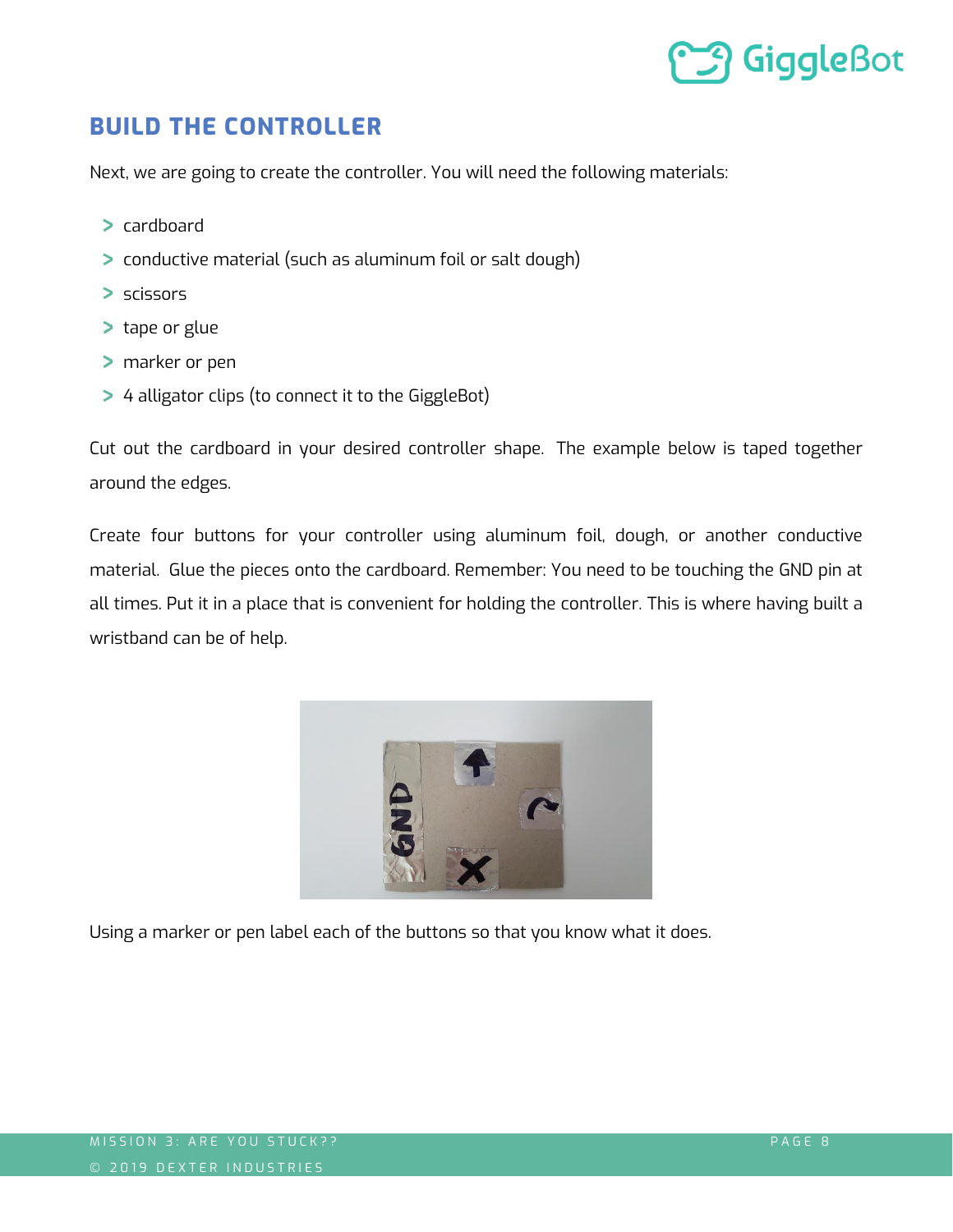# <span id="page-10-0"></span>**CONNECT IT ALL TOGETHER**

Now, we will connect the controller to the GiggleBot. Attach alligator clips to P0, P1, P2, and GND).

Connect the other end of each alligator clip to the correct button on the controller based on your program. If you used the program above:

- > PO connects to forward
- > P1 connects to spin right
- > P2 connects to stop
- GND connects to GND



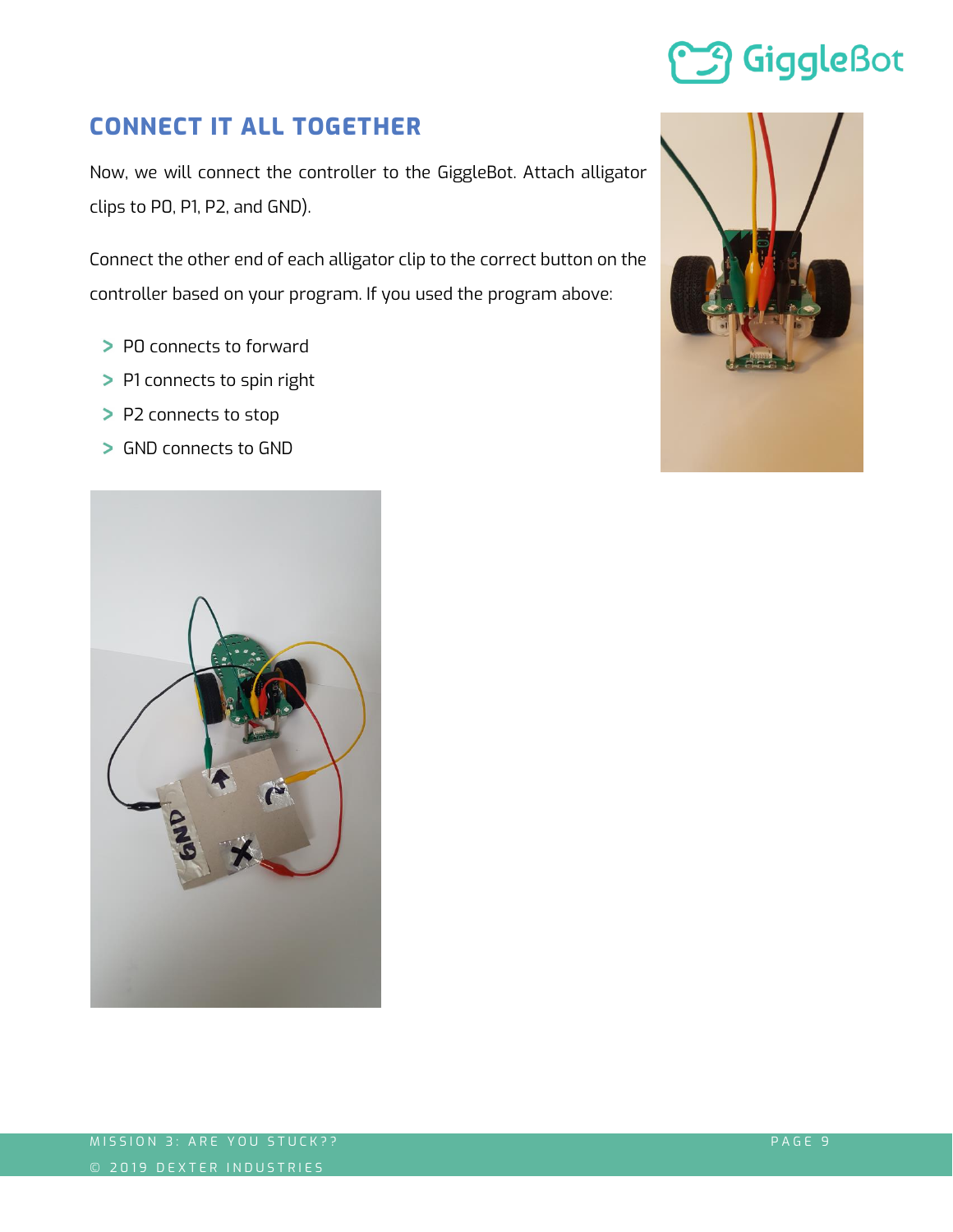

# <span id="page-11-0"></span>**TRY IT OUT**

Ensure that all of your alligator clips are securely attached to your controller and GiggleBot. Then, turn on your robot and test out your program and controller. Since your controller is tethered to the GiggleBot, remember that you will need to move with the GiggleBot as it drives around, just like walking a pet. Maybe you can even take the GiggleBot for a stroll around your neighborhood or school.

## <span id="page-11-1"></span>**ITERATE**

Did your GiggleBot follow your commands via the controller? Did your controller work well? Do you see any areas that you would like to modify or improve upon?

In engineering, we:

- $\triangleright$  try a solution,
- > think about what needs to change,
- > and iterate.

We almost never get the design right on the first try!

As you modify and revise your program, save each new program with a version number – you never know when you might want to take another look at an older version (for example: Pet\_V1 where "V" stands for version).

### <span id="page-11-2"></span>**EXTENSION**

- What other uses for the controller can you think of?
- How can you incorporate ideas from missions 1 and 2 into this program?
- What other behaviors can the robot have?